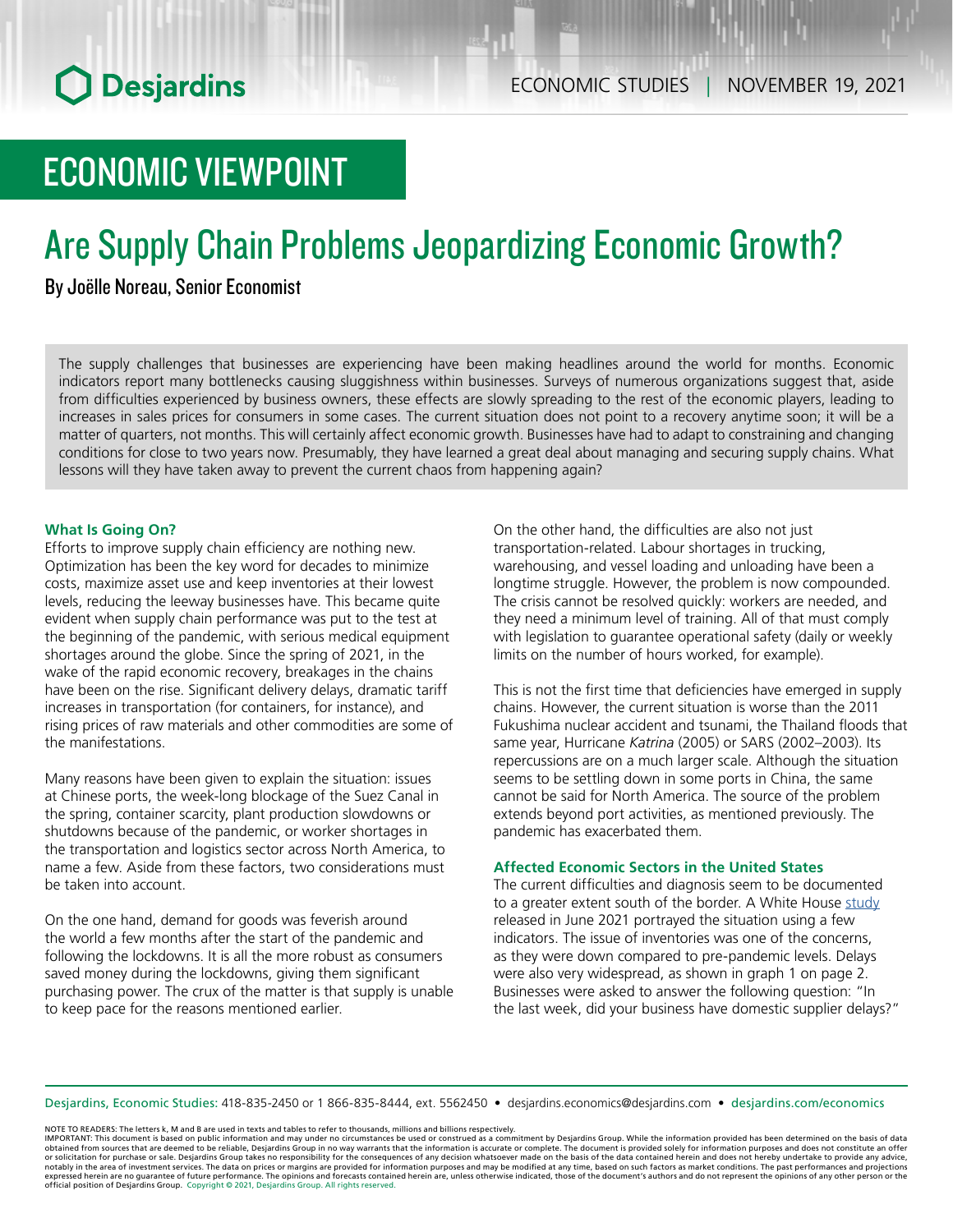# ECONOMIC STUDIES

#### GRAPH 1

United States: Supply chain disruptions vary by sector (June 2021)



Sources: U.S. Census Bureau, Council of Economic Advisers calculations (White House) and Desjardins, Economic Studies

The manufacturing sector led the way with a little over 60% of respondents, followed by construction, retail trade, wholesale trade, accommodation and food services, and other services (garages, hair salons, aesthetic services, etc.).

The weekly *Small Business Pulse Survey* conducted by the United States Census Bureau illustrates the type of difficulties encountered by U.S. businesses. The mid-October edition revealed that at least 50% of U.S. small and medium sized enterprises experienced delays and/or supplier issues. Graph 2 shows that delays stemming from domestic suppliers accounted for 45.0% of all delays, followed by delays in shipments to consumers (25.8%). Close to a quarter of respondents (23.1%) had trouble finding other domestic suppliers and close to 1 in 5 (19.7%) had to cope with delays from their international suppliers.

Can we expect these irritants to be corrected in the near future? Not necessarily, despite efforts to reduce obstacles to smooth supply chain performance. In mid-October of this year, President Biden had already asked port authorities in Los Angeles and Long Island, where around 40% of the containers destined for the United States arrive, to operate 24/7 in cooperation with major U.S. retailers and parcel delivery companies from across



United States: The majority of SMEs encountered difficulties in October



Sources: U.S. Census Bureau and Desjardins, Economic Studies

the board. In early November, the U.S. government infrastructure bill (US\$1,000B) was passed, and US\$17B was earmarked for improvements to coastal and inland port infrastructure, waterways and ports of entry along the U.S. border.

Asking is one part of the equation, implementing is another. This requires hiring labour (longshoremen, truckers, operators, customs officers, security guards, etc.), having the means to properly transport goods (trucks, train cars, cargo planes, etc.) and seeing how, in this context, rules on work safety, the handling of hazardous materials, national security and the environment can be respected. Furthermore, mandatory vaccination for all federal employees and tighter measures for companies with 100 employees or more (mandatory vaccination or weekly screening tests) ordered by President Biden in September could slow down full resource deployment. In light of the foregoing, correcting the irritants and returning to a more normal situation is likely a matter of not months, but quarters.

### **Meanwhile in Canada**

Canada has not been spared from the supply problems and delays. A few indicators measure the extent of the problem. The Ivey PMI index on supplier deliveries, which gauges the sentiment of purchasing managers in businesses, remains very low compared to pre-pandemic years (graph 3). The Bank of Canada's *[Business Outlook Survey](https://www.bankofcanada.ca/2021/10/business-outlook-survey-third-quarter-of-2021/?_ga=2.232548127.1204883161.1637165059-1064457781.1609960470)* for the third quarter of 2021 highlights some facts. These include a historic peak in the number of businesses reporting difficulties in meeting an unexpected increase in demand. Moreover 26% of respondents indicate having significant difficulties, a record for this component. This same survey reports that supply chain disruptions "are increasingly cited as constraints" (graph 4 on page 3). It is worth noting that growth is very fast compared to the fourth quarter of 2019.

#### GRAPH 3





In its October 2021 *[Monetary Policy Report](https://www.bankofcanada.ca/wp-content/uploads/2021/10/mpr-2021-10-27.pdf)*, the Bank of Canada reported that manufacturing suppliers' delivery times were rising to historically high levels (graph 5 on page 3). Transportation costs were also becoming increasingly elevated. It also reported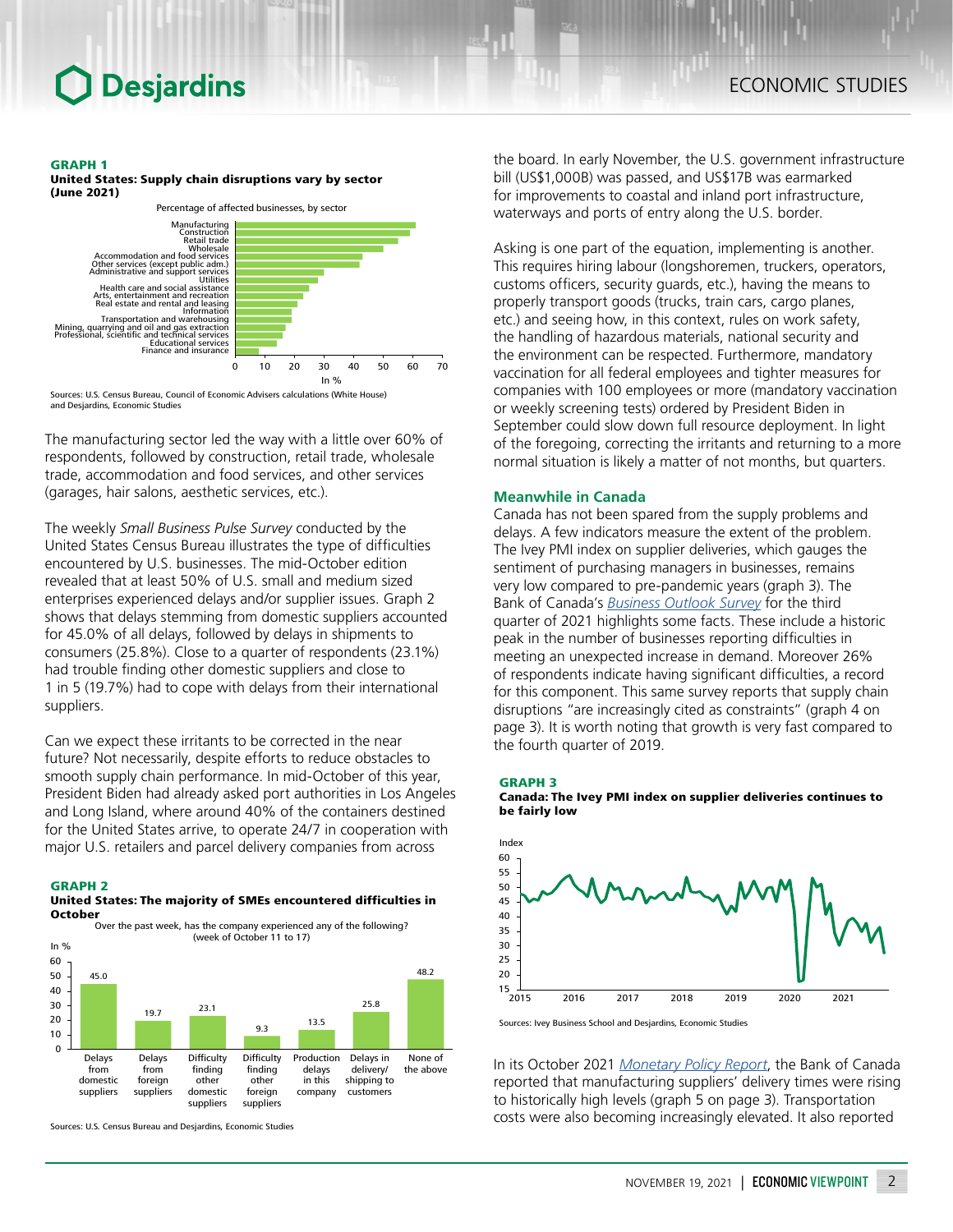# **Desjardins**

# ECONOMIC STUDIES

#### GRAPH 4

Canada: Disruptions and labour shortages are hampering the response to an unexpected increase in demand



Sources: Bank of Canada and Desjardins, Economic Studies

### GRAPH 5

Canada: According to the PMI index, supplier deliveries are rising to historically high levels



Sources: Bank of Canada and Desjardins, Economic Studies

that supply disruptions were cited by a growing number of respondents in the *Business Outlook Survey* (graph 6). This means that pressure on their production capacity was increasing. At that time, the labour shortage seemed to be causing more of the bottleneck than supply disruptions. However, supply disruptions have been becoming more and more severe since the beginning of 2021.

#### GRAPH 6

Canada: Businesses report pressures on their production capacity



Sources: Bank of Canada and Desjardins, Economic Studies

Logistical and supply problems are not something with which just large companies must deal. In the spring, the Canadian Federation of Independent Business (CFIB), comprising primarily SMEs, reported increasing difficulties in this regard. In May, 40% of businesses were affected, compared to 29% in April 2020. Furthermore, in April 2021, 55% of SMEs were experiencing (production, delivery and supplier) delays. Supplier delays were cited by 90% of these SMEs, production delays by 40%, and delays in delivery and shipping to customers by 37%.

Graph 7 shows the economic sectors hardest hit by delays, among SMEs, in Canada. The four most affected activities in the spring were wholesale trade (76%), followed closely by construction (74%), manufacturing (72%) and retail trade (69%). These are essentially the same sectors as in the United States, but in a slightly different order.

Statistics Canada's *Canadian Survey on Business Conditions* puts all of the above into perspective. Graph 8 provides, so to speak, a list of the irritants encountered by businesses in the third quarter of 2021. In Canada, the most frequently cited irritant is the increase in input costs (38.5% of survey respondents). The labour shortage ranks second (30.3%), followed by transportation costs (22.8%) and difficulty acquiring inputs (15.0%). In Quebec,

### GRAPH 7

#### Canada: Delays are primarily affecting the same sectors as in the United States (April 2021)



Sources: Canadian Federation of Independent Business and Desjardins, Economic Studies

# GRAPH 8

### Canada: The obstacles to overcome are mainly the labour shortages and the rising cost of inputs

For the next three months



Sources: Statistics Canada and Desjardins, Economic Studies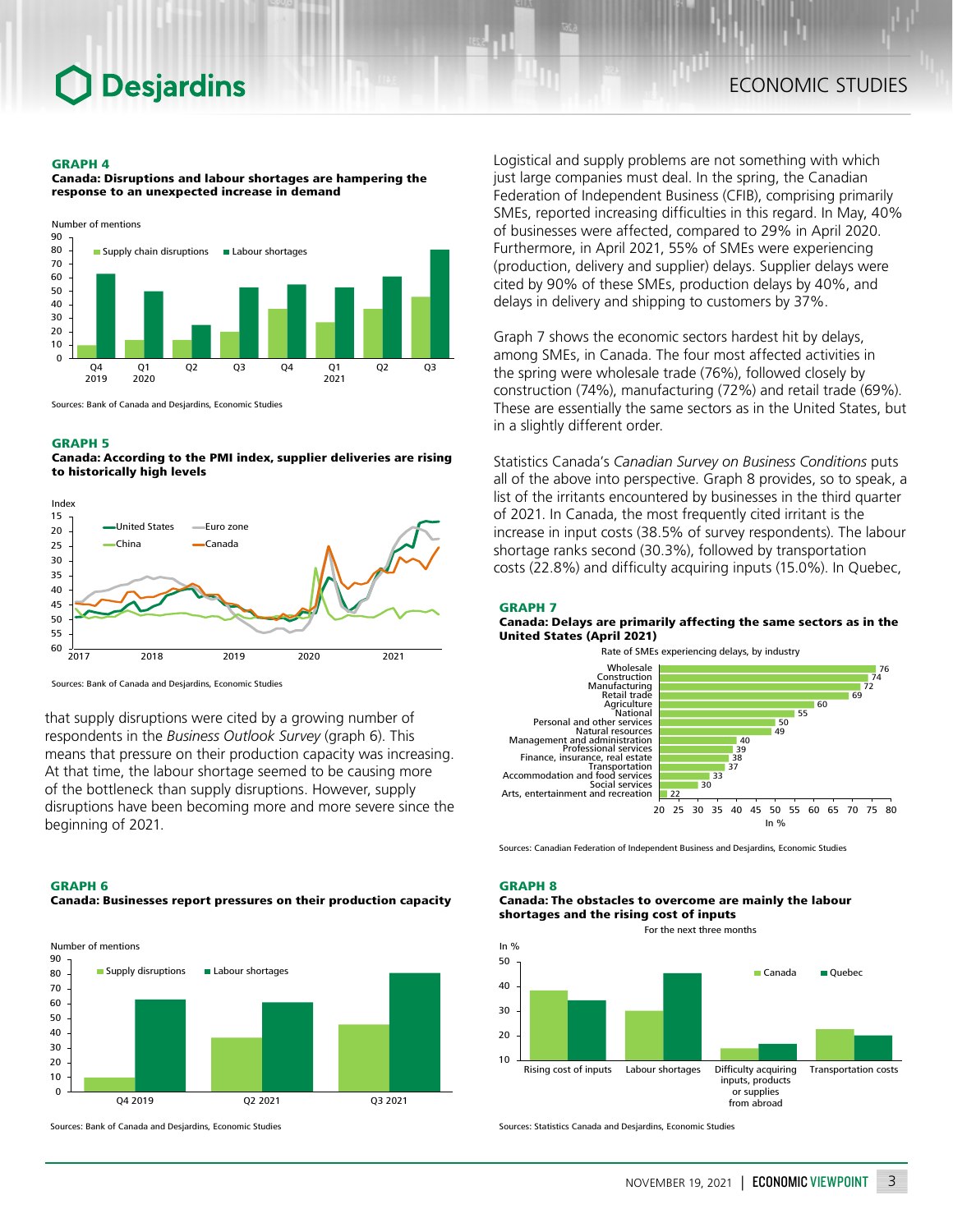# **O** Desjardins

the labour shortage comes out on top (45.5%) with a high percentage. The increase in input costs comes in second place (34.5%), close to the Canadian score (38.5%). Transportation costs (20.3%) and difficulty acquiring inputs (16.9%) follow.

These results seem to tone down the message that has been conveyed thus far as to the burden of the currently inefficient supply chains. Survey respondents could provide more than one response. Insofar as the options "rising cost of inputs, difficulty acquiring inputs, products or supplies from abroad, and transportation costs" can be placed in a broad category called "supply chain disruption," it must be acknowledged that a substantial number of respondents are encountering problems. This finding is consistent with what has been mentioned previously.

## **What Is the Response to Supply Setbacks?**

The response to supply setbacks has taken many forms since the beginning of the pandemic. In the first months, the urgent need for medical equipment sparked a bidding war for the procurement of equipment abroad. It also spurred a search for local suppliers and led to the temporary conversion of some businesses into sanitizer, mask and respirator makers. Since then, supply problems have largely extended beyond the medical field, and other means have had to and must still be implemented.

Many consulting firms released studies from the instant that supply chains started experiencing setbacks in the spring of 2020. Countless recommendations were made, including emphasis on workforce planning, the exploration of an extended supply network, an easing of the production schedule, global scenario planning and inventory management improvements, to name a few.

The Federal Reserve Bank of New York tried to see what the business response was by comparing the findings of the *Business Leaders Survey* (service businesses) and the *Empire State Manufacturing Survey* (manufacturing). In October, the rise in sales prices seemed more widespread (64.1% among manufacturers and 40.9% in services). Graph 9 shows that the reduction of operations ranked second (with 60.4% and 24.6%, respectively), followed much further behind by average hours reduced and reduction in the number of employees (less than 15% in both cases).

## **Short, Medium or Long Term?**

Is the situation returning to normal? It is difficult to say, as many parameters must be taken into account. There is the production of goods (intended for consumption or that enter into the composition of other goods), often located in countries where the COVID-19 pandemic situation continues to be a concern. There are also the bottlenecks that have been created, particularly in the transportation and transshipment of goods. Trade must have greater fluidity, and additional efforts will be made to make that happen. The question is whether the

### GRAPH 9





Sources: Federal Reserve Bank of New York and Desjardins, Economic Studies

ports on the West Coast of the United States will be able to keep operations running 24/7, as per President Biden's wishes in October.

Chinese shipments are also a weak link, with many ongoing delays. Although a slight improvement was noted at the Hong Kong and Shanghai ports (the first and eighth largest ports, respectively, for the transshipment of containers in the world) between August and September, delays are still very long and became even longer in Ningbo (third largest port for the transshipment of containers in the world). Under the circumstances, the problems on that side of the globe should not be expected to resolve in a few months.

Closer to home, in Canada, the recent flooding in British Columbia will impact supply chains. Sections of roads and railroads have been severed, making it more difficult to move goods in and out of Vancouver which is the largest port in the country. This will cast a shadow on an already bleak picture and may further delay a return to normal freight movement.

## **What Are the Impacts on Growth? And What Can Be Done?**

As in any crisis, we must ask ourselves what actions should be taken by decision makers. Despite the good intentions shown by the Biden administration, governments have few solutions in response to this critical, unique situation. The fact remains that the concerted and drastic actions of world governments and central banks in response to the pandemic, as well as the public health restrictions, are responsible for the unprecedented pressures on value chains. The fragility of these chains was laid bare, and there is currently a major risk that production delays and stoppages will be further compounded due to a lack of inputs. In Canada, this situation is holding back the economy's full recovery. The second quarter sent a stark warning, as disruptions in the auto sector were serious enough to contract Canada's GDP, something few anticipated. The danger is that these types of disruptions will spill into other sectors.